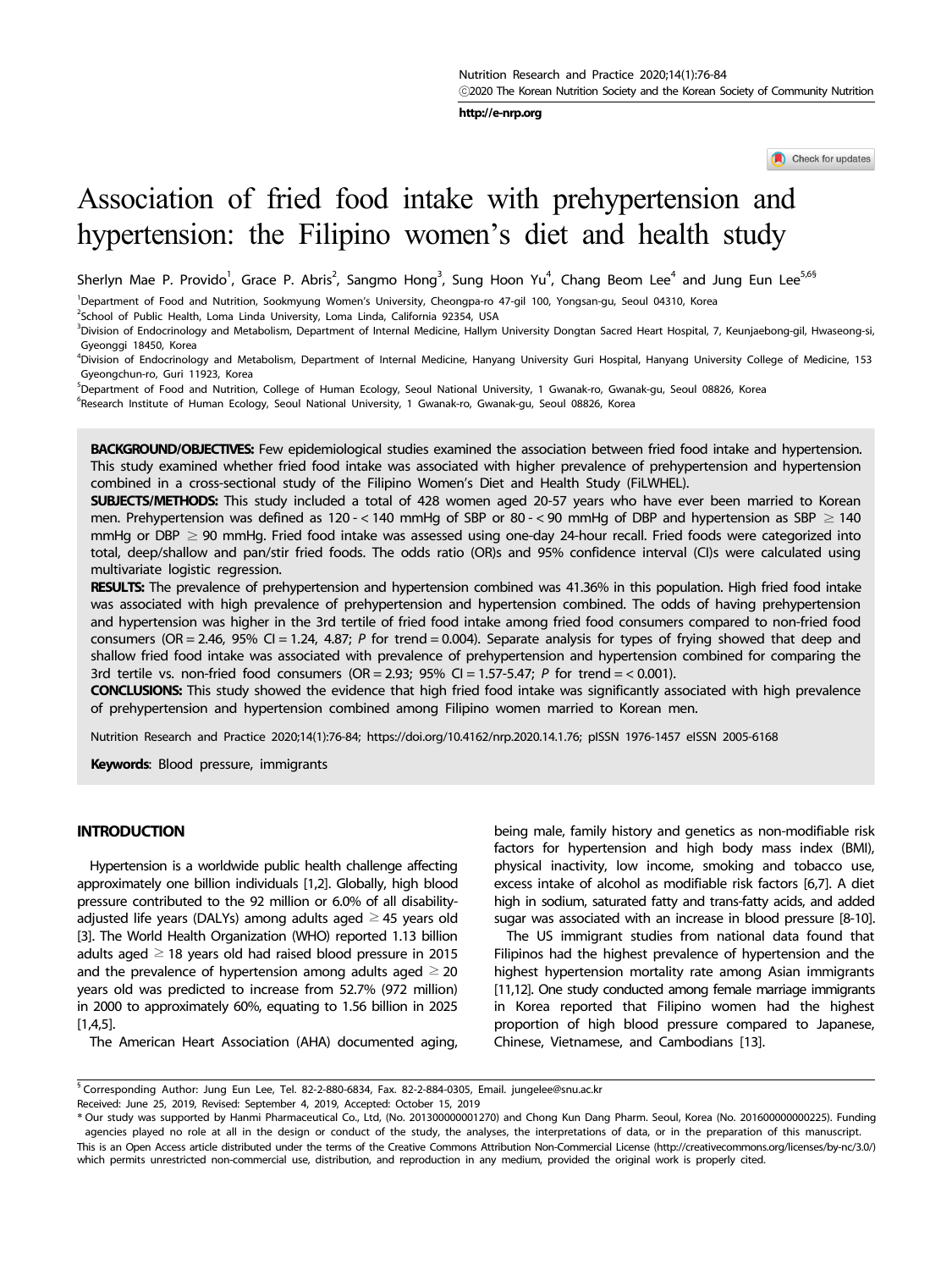Frying food is one of the most common and preferred cooking methods in the Philippines, probably because it is a convenient food preparation and fried food has a savory flavor favored by Filipinos [14,15]. During the frying process, the amount of oil absorbed into foods can reach up to 40% of the total weight of the food product [16,17]. Furthermore, during frying, the heated oil undergoes deterioration due to various chemical reactions like thermal oxidation, and thermally-oxidized oil induced oxidative stress [18]. Studies that examined the relationship of oxidative stress and endothelial dysfunction reported that oxidative stress was involved in the pathogenesis of endothelial dysfunction, one of the biological mechanisms responsible for the development of hypertension [19-22].

A cohort study in Spain reported that frequent intake of fried food was associated with a higher risk of hypertension and with the central adiposity and high blood pressure [23,24]. Also, a Spanish cross-sectional study found that high fried food intake was associated with high prevalence of hypertension when these foods were fried with re-used oils [25]. Another crosssectional study in Korean adults suggested that frequent fried food intake was associated with high prevalence of hypertension among women [26].

Given the evidences that Filipino immigrants are at higher risk for hypertension and intake of fried food among Filipino women is common, this study aimed to examine the association of fried food intake and prehypertension and hypertension combined among Filipino women.

# **SUBJETCS AND METHODS**

#### *Study population*

The present study is a cross-sectional study of fried food intake and the prevalence of elevated blood pressure among the Filipino Women's Diet and Health Study (FiLWHEL) participants. Data were collected from 504 Filipino women aged 19 years or above using structured questionnaires, including demographic, health-related behavior, medical history, quality of life, acculturation, anthropometric examination and biospecimen. More information regarding the description of the

**Table 1.** A list of fried foods

FiLWHEL study design and methods have previously been published elsewhere [27-29].

Out of 504 participants, 76 were excluded because of no 24-hour recalls  $(n = 7)$ , unusual energy intake  $(3 \text{ standard deviation})$ tions above or below the log-transformed mean energy intake;  $n = 7$ ), and only one BP measurement ( $n = 24$ ) or self-reported physician diagnosis of hypertension or use of antihypertensive medication  $(n = 38)$ . As a result, 428 participants were included in the analysis. Prior to participation, all study participants gave written informed consent. The Sookmyung Women's University Institutional Review Board (reference number SMWU-1311- BR-012) approved this study.

#### *Dietary intake assessment*

Fried food intake was determined using the one-day 24-hour recall method through an in-person or via telephone interview. Fried food was defined as deep fried, shallow fried, pan fried and stir fried. The list of fried foods is presented in Table 1. The total fried food intake per person was estimated by summing the amount of all fried foods consumed at home or away from home.

Fried food percent energy intake was calculated as total energy intakes from fried food (kcal/day) divided by total energy intakes from all food (kcal/day) multiplied by 100. Fried food (grams/day) per 1,000 kcal of total energy intake was also calculated. Collected data were coded using the Computer Aided Nutritional Analysis Program version 4.0 for professional (CAN-pro 4.0). The nutrition information of some food items that were not available in CAN-pro software were derived from the U.S. Department of Agriculture (USDA) [30], Rural Development Administration (RDA) of Korea [31], Food and Nutrition Research Institute (FNRI) of the Philippines (specifically for Filipino foods) [32] or the manufacturer's product's nutritional label.

#### *Blood pressure measurements*

In accordance with the standard principle of blood pressure measurement, mercury sphygmomanometer was used to measure blood pressure with at least 5-minute rest while the participant was seated calmly. Using the same arm, two blood

| No.            | List of fried foods | Sub-group of fried foods                                                                                              |
|----------------|---------------------|-----------------------------------------------------------------------------------------------------------------------|
| $\mathbf{1}$   | Cutlets             | fried breaded fish cutlet, fried breaded pork cutlet, fried breaded cheese cutlet, and fried breaded chicken cutlet   |
| $\overline{2}$ | Fried meat          | fried pork, fried chicken, fried beef, fried chicken nuggets, fried meatball, fried patty and fried hotdog or sausage |
| 3              | Fried seafood       | fried tempura, fried mussels or shellfish, fried squid, fried octopus, fried anchovy, fried laver, and fried fish     |
| 4              | Fried dumplings     | fried dumplings                                                                                                       |
| 5              | Fried spring rolls  | fried spring rolls                                                                                                    |
| 6              | Fried tubers        | fried sweet potato fritters, french fries, and fried potato                                                           |
| 7              | Fried bread         | croquette (with meat or vegetable filling) and doughnuts                                                              |
| 8              | Fried banana        | fried saba (ripe) and turon (banana roll)                                                                             |
| 9              | Fried vegetables    | fried chili (leaves or pepper), fried garlic stalk, fried mushroom, fried ampalaya, and fried chayote                 |
| 10             | Fried canned foods  | fried corned beef, fried ham, fried canned fish, and fried luncheon meat                                              |
| 11             | Fried noodles       | ramyeon                                                                                                               |
| 12             | Fried egg           | sunny-side-up, scrambled, and rolled omelet                                                                           |
| 13             | Fried pancake       | hotcake, sugar-filled pancake, leek or chives pancake, napa kimchi pancake, and bean sprout pancake                   |
| 14             | Fried rice          | fried rice                                                                                                            |
| 15             | Other fried foods   | fried cheese stick, popcorn, and fried tofu                                                                           |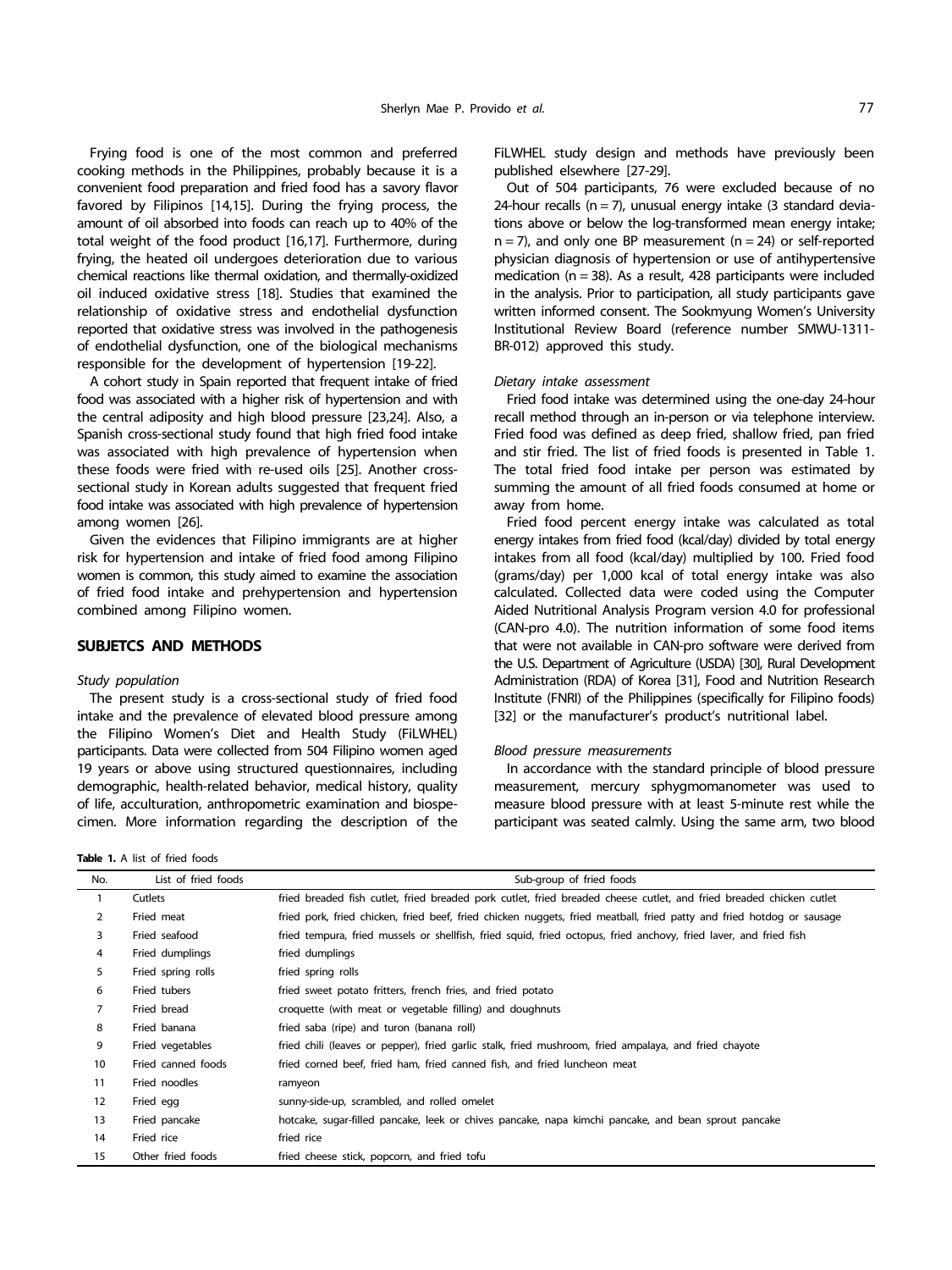pressure readings with a 5-minute interval after the first measurement were obtained and the average of the two readings was used for the analysis. Elevated blood pressure was categorized into prehypertension with systolic blood pressure (SBP) of 120 - < 140 mmHg or diastolic blood pressure (DBP) of 80 - < 90 mmHg and hypertension with SBP of  $\geq$  140 or DBP of  $\geq$  90 mmHg or the used of antihypertensive medication [7].

## *Anthropometric measurements*

Height and waist circumference were measured to the nearest 0.1 cm using a stretch-resistant tape measure with the participant in standing position. Waist circumference was measured at midpoint between the lowest border of the rib cage and the upper most lateral border of the right iliac crest. To measure body weight, bioelectric impedance analysis machine (InBody 620, Biospace Co. Ltd, Seoul, Korea) was used. BMI was calculated as weight in kilograms (kg) divided by square of height in meters  $(m^2)$ . Details of anthropometric measurements have been published elsewhere [27].

## *Statistical analysis*

Participants were classified into blood pressure categories: normotensive and pre-hypertensive and hypertensive combined. For fried food intake, participants were categorized into non-fried food consumers and tertile levels among fried food consumers. Deep and shallow fried food intake and pan and stir fried food intake were also analyzed separately. Non-fried food consumers were considered as the referent category. Analysis of variance (ANOVA) and chi-square test were used to compare the means and proportions of baseline characteristics of the study participants according to fried food intake. Odds ratios (ORs) and 95% confidence intervals (CIs) were calculated using multivariate logistic regression models. Tests for linear trend across increasing categories of fried food intake were

conducted by assigning medians of the intake of fried food within each category and treating this variable as a continuous variable. The multivariate analysis was adjusted for age (years, continuous), energy intake (kcal/day, continuous), education level (high school or below, college or above-category), length of stay in South Korea (years, continuous), smoking status (ever, never-category), and alcohol intake (ever, never-category). BMI  $\left($  < 23 and  $\geq$  23 kg/m<sup>2</sup>) was adjusted in the additional analysis using the WHO Asia-Pacific cut-off points for overweight [33]. When we further adjusted for vigorous physical activities (hours/day, continuous), sodium intake (grams/day, continuous) and sleeping hours  $(< 5$  hours, 5-6 hours, 7-8 hours,  $> 8$ hours-category), we did not observe appreciable change in the estimates and therefore we did not include those variables in the model. Interactions were examined using the Likelihood Ratio Test (LRT) by including a cross-product term in the model. All *P*-values presented were two-tailed and *P* < 0.05 was considered to be statistically significant. All analyses were performed using SAS version 9.4 software package (SAS Institute Inc., Cary, NC, USA).

## **RESULTS**

## *Characteristics of participants according to fried food intake*

A total of 428 women (mean  $\pm$  SD age: 33.77  $\pm$  7.78 yrs) were included in the analysis. The prevalence was  $28.04\%$  (n = 120) for prehypertension  $(120 - < 140$  mmHg of SBP or  $80 < 90$ mmHg of DBP) and 13.32% (n = 57) for hypertension ( $\geq$  140 mmHg of SBP or  $\geq$  90 mmHg of DBP). Among fried food consumers, their mean intake values were 199.72 g/d for total fried food, 165.92 g/d for deep and shallow fried food and 134.26 g/d for pan and stir fried food. Fried food consumers were younger and tended to consume more fast food compared to non-fried food consumers (Table 2). Intakes of total

**Table 2.** Characteristics of study participants according to fried food intake (n = 428)

|                                   | Non-fried food        | Fried food consumer (% energy intake) | $P$ -value <sup>1),2)</sup> |                       |         |
|-----------------------------------|-----------------------|---------------------------------------|-----------------------------|-----------------------|---------|
|                                   | consumer              | Tertile 2<br>Tertile 1                |                             | Tertile 3             |         |
| Age (yrs)                         | $35.04 \pm 8.40$      | $34.65 \pm 7.90$                      | $33.22 \pm 7.21$            | $32.13 \pm 7.52$      | 0.03    |
| BMI $(kq/m^2)^{3/2}$              | $23.41 \pm 3.23$      | $23.44 \pm 4.02$                      | $23.32 \pm 3.57$            | $23.75 \pm 3.88$      | 0.84    |
| Waist circumference $(cm)^{3)}$ * | $79.45 \pm 8.60$      | $79.28 \pm 9.96$                      | $78.58 \pm 8.51$            | $79.96 \pm 10.01$     | 0.74    |
| Smoking status (n, %)*            |                       |                                       |                             |                       | 0.74    |
| Never                             | 74 (89.16)            | 107 (93.04)                           | 99 (90.00)                  | 105 (92.11)           |         |
| Ever                              | 9 (10.84)             | 8(6.96)                               | 11 (10.00)                  | 9(7.89)               |         |
| Alcohol intake (n, %)*            |                       |                                       |                             |                       | 0.14    |
| Never                             | 18 (21.69)            | 34 (29.57)                            | 38 (34.23)                  | 26 (22.81)            |         |
| Ever                              | 65 (78.31)            | 81 (70.43)                            | 73 (65.77)                  | 88 (77.19)            |         |
| Education $(n, %)$ *              |                       |                                       |                             |                       | 0.18    |
| High school or below              | 28 (33.73)            | 30 (26.09)                            | 41 (36.28)                  | 45 (39.13)            |         |
| College or above                  | 55 (66.27)            | 85 (73.91)                            | 72 (63.72)                  | 70 (60.87)            |         |
| Length of stay in Korea (yrs)*    | $8.29 \pm 5.66$       | $8.55 \pm 5.42$                       | $7.55 \pm 4.78$             | $6.96 \pm 4.61$       | 0.09    |
| Fast Food (n, %)                  |                       |                                       |                             |                       | < 0.001 |
| No                                | 70 (84.34)            | 80 (69.57)                            | 62 (53.91)                  | 61 (53.04)            |         |
| Yes                               | 13 (15.66)            | 35 (30.43)                            | 53 (46.09)                  | 54 (49.96)            |         |
| Energy intake from fried food (%) |                       | $7.32 \pm 3.80$                       | $20.34 \pm 4.53$            | $44.57 \pm 13.50$     | < 0.001 |
| Fried food intake (g/d)           |                       | $84.92 \pm 61.58$                     | 183.82 ± 105.09             | 330.43 ± 177.04       | < 0.001 |
| Total caloric intake (kcal/d)     | $1,473.93 \pm 615.67$ | $1,936.47 \pm 693.93$                 | $1,918.38 \pm 752.11$       | $1,808.82 \pm 704.95$ | < 0.001 |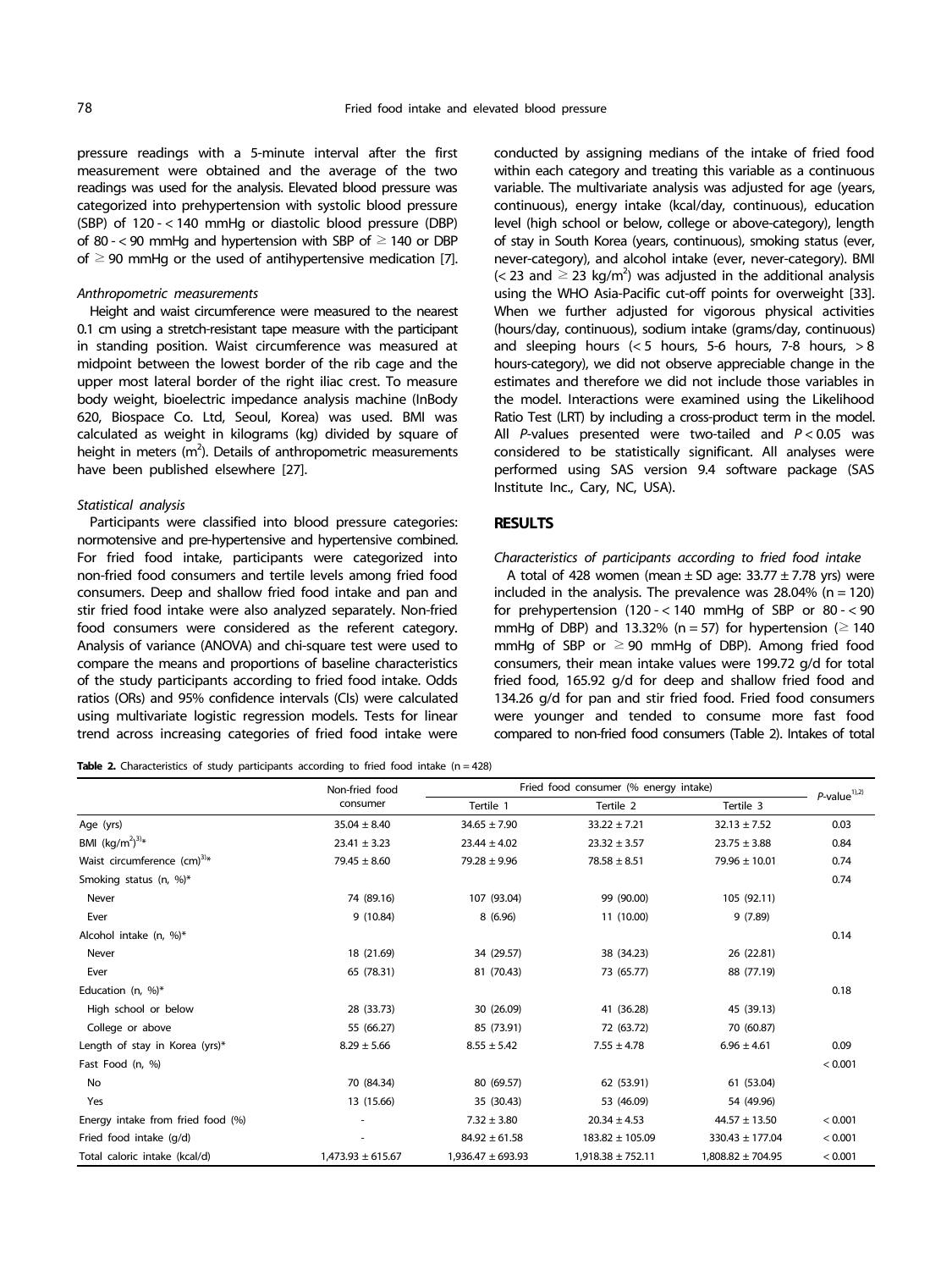#### **Table 2.** continued

|                                       | Non-fried food          | Fried food consumer (% energy intake) | $P$ -value <sup>1),2)</sup> |                         |         |
|---------------------------------------|-------------------------|---------------------------------------|-----------------------------|-------------------------|---------|
|                                       | consumer                | Tertile 1                             | Tertile 2                   |                         |         |
| Carbohydrate intake (% energy intake) | $58.51 \pm 14.21$       | $58.81 \pm 12.35$                     | $57.65 \pm 10.56$           | $51.93 \pm 9.29$        | < 0.001 |
| Protein intake (% energy intake)      | $15.80 \pm 4.89$        | $15.45 \pm 4.21$                      | $16.20 \pm 4.72$            | $16.47 \pm 4.48$        | 0.36    |
| Fat intake (% energy intake)          | $25.24 \pm 11.86$       | $25.16 \pm 9.56$                      | $26.39 \pm 8.14$            | $31.10 \pm 7.68$        | < 0.001 |
| Sodium intake (mg/d)                  | $2.367.42 \pm 2.067.52$ | $3.328.42 \pm 2.244.17$               | $3.143.34 \pm 1.865.62$     | $3.274.37 \pm 2.188.69$ | 0.007   |
| Potassium intake (mg/d)               | 1,893.19 ± 966.49       | $2,443.33 \pm 1,101.59$               | $2.440.67 \pm 1.343.57$     | $2.059.58 \pm 1.043.04$ | < 0.001 |
| Cholesterol intake (mg/d)             | $263.54 \pm 404.40$     | $341.12 \pm 289.90$                   | $319.35 + 241.78$           | $382.98 \pm 300.18$     | 0.06    |

<sup>1)</sup> P-value for continuous was determined by ANOVA: mean  $\pm$  SD (Standard deviation) <sup>2)</sup> P-value for categorical was determined by Chi-square test <sup>3)</sup> BMI: Body Mass Index

\* Due to missing data, number of participants may not sum up to 428.

**Table 3**. Odds ratio and 95% confidence interval of prehypertension and hypertension combined according to fried food intake

|                                             | Non-fried food |                      | Fried food intake |                  |             |  |  |  |
|---------------------------------------------|----------------|----------------------|-------------------|------------------|-------------|--|--|--|
|                                             | consumer       | Tertile 1            | Tertile 2         | Tertile 3        | P for trend |  |  |  |
| Percent energy intake                       |                |                      |                   |                  |             |  |  |  |
| No. of cases/Total N                        | 33/83          | 45/115               | 43/115            | 56/115           |             |  |  |  |
| Median intake                               | $\mathbf 0$    | 7.88                 | 19.41             | 41.02            |             |  |  |  |
| Age-adjusted                                | 1.00           | 1.03 (0.55-1.93)     | 1.11 (0.59-2.08)  | 2.17 (1.15-4.09) | 0.005       |  |  |  |
| Multivariate-adjusted                       | 1.00           | 1.03 (0.54-1.96)     | 1.17 (0.62-2.22)  | 2.24 (1.17-4.26) | 0.004       |  |  |  |
| Multivariate-adjusted <sup>2</sup>          | 1.00           | $1.18(0.61 - 2.31)$  | 1.28 (0.65-2.51)  | 2.46 (1.24-4.87) | 0.004       |  |  |  |
| Grams per day                               |                |                      |                   |                  |             |  |  |  |
| No. of cases/Total N                        | 33/83          | 40/115               | 53/115            | 51/115           |             |  |  |  |
| Median intake                               | $\mathbf 0$    | 62.90                | 156.00            | 335.00           |             |  |  |  |
| Age-adjusted                                | 1.00           | $0.89$ $(0.47-1.68)$ | 1.52 (0.82-2.84)  | 1.75 (0.93-3.27) | 0.02        |  |  |  |
| Multivariate-adjusted <sup>1</sup>          | 1.00           | $0.94(0.49-1.80)$    | 1.50 (0.80-2.84)  | 1.84 (0.97-3.47) | 0.02        |  |  |  |
| Multivariate-adjusted <sup>2</sup>          | 1.00           | 1.07 (0.54-2.11)     | 1.58 (0.81-3.07)  | 2.13 (1.09-4.18) | 0.01        |  |  |  |
| Grams per 1000 kcal of total energy intakes |                |                      |                   |                  |             |  |  |  |
| No. of cases/Total N                        | 33/83          | 47/115               | 49/115            | 48/115           |             |  |  |  |
| Median intake                               | 0              | 40.18                | 89.56             | 185.29           |             |  |  |  |
| Age-adjusted                                | 1.00           | 1.05 (0.56-1.96)     | 1.37 (0.74-2.57)  | 1.69 (0.90-3.19) | 0.06        |  |  |  |
| Multivariate-adjusted <sup>1)</sup>         | 1.00           | 1.10 (0.58-2.08)     | 1.39 (0.74-2.62)  | 1.76 (0.92-3.37) | 0.05        |  |  |  |
| Multivariate-adjusted <sup>2)</sup>         | 1.00           | 1.26 (0.64-2.46)     | 1.50 (0.77-2.92)  | 1.95 (0.99-3.84) | 0.05        |  |  |  |

<sup>1)</sup> Adjusted for age (years, continuous), education (high school or below, college or above), length of stay in Korea (years, continuous), smoking status (ever, never), and

alcohol intake (ever, never)<br><sup>2)</sup> Adjusted for age (years, continuous), education (high school or below, college or above), length of stay in Korea (years, continuous), smoking status (ever, never), alcohol intake (ever, never), and BMI (< 23,  $\geq$  23 kg/m<sup>2</sup>)

|                                     | Non-fried food | Fried food consumer (% energy intake) | P for trend      |                      |      |
|-------------------------------------|----------------|---------------------------------------|------------------|----------------------|------|
|                                     | consumer       | Tertile                               | Tertile 2        | Tertile 3            |      |
| No. of cases/Total N                | 11/83          | 14/155                                | 16/115           | 16/155               |      |
| Median                              | 0              | 7.88                                  | 19.41            | 41.02                |      |
| Age-adjusted                        | 1.00           | $0.97(0.39-2.41)$                     | 1.48 (0.61-3.61) | 1.63 (0.66-4.02)     | 0.18 |
| Multivariate-adjusted <sup>1)</sup> | 1.00           | $1.03$ $(0.41 - 2.57)$                | 1.62 (0.66-4.02) | $1.63$ $(0.65-4.10)$ | 0.21 |
| Multivariate-adjusted <sup>2)</sup> | 1.00           | 1.28 (0.50-3.28)                      | 1.85 (0.72-4.72) | 1.75 (0.68-4.50)     | 0.23 |

<sup>1)</sup> Adjusted for age (years, continuous), education (high school or below, college or above), length of stay in Korea (years, continuous), smoking status (ever, never), and<br>alcohol intake (ever, never)

2) Adjusted for age (years, continuous), education (high school or below, college or above), length of stay in Korea (years, continuous), smoking status (ever, never), alcohol intake (ever, never), and BMI (< 23,  $\geq$  23 kg/m<sup>2</sup>)

energy, fat, sodium, potassium, and cholesterol were higher among high fried food consumers but lower in carbohydrate intake as compared to non-fried food consumers.

*Association between fried food intake and prehypertension and hypertension combined*

High fried food intake was associated with high prevalence of prehypertension and hypertension combined (Table 3).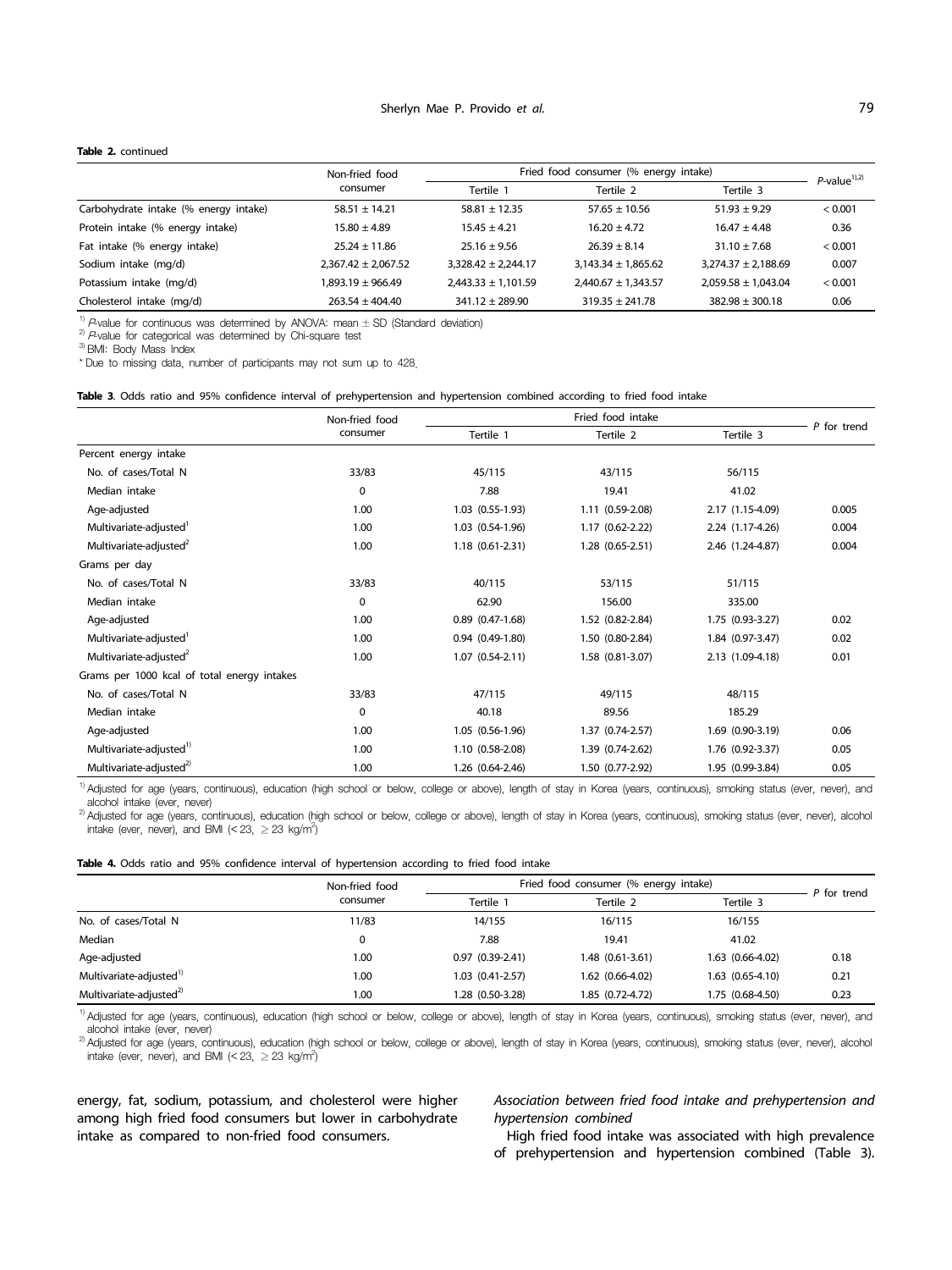# 80 Fried food intake and elevated blood pressure

|  |  |  |  |  | Table 5. Odds ratio and 95% confidence interval of prehypertension and hypertension combined according to deep/shallow and pan/stir fried food |  |  |  |  |
|--|--|--|--|--|------------------------------------------------------------------------------------------------------------------------------------------------|--|--|--|--|
|  |  |  |  |  |                                                                                                                                                |  |  |  |  |

|                                     | Mean   | Non-fried food | Fried food (% energy intake) |                  |                      |             |
|-------------------------------------|--------|----------------|------------------------------|------------------|----------------------|-------------|
|                                     | (g/d)  | consumer       | Tertile 1                    | Tertile 2        | Tertile 3            | P for trend |
| Deep and shallow fry                | 165.62 |                |                              |                  |                      |             |
| No. of cases/Total N                |        | 70/183         | 32/81                        | 32/82            | 43/82                |             |
| Median                              |        | 0              | 8.03                         | 18.69            | 36.28                |             |
| Age-adjusted                        |        | 1.00           | 1.15 (0.64-2.05)             | 1.22 (0.69-2.18) | 2.33 (1.32-4.14)     | 0.005       |
| Multivariate-adjusted <sup>1</sup>  |        | 1.00           | 1.19 (0.66-2.15)             | 1.33 (0.74-2.39) | 2.48 (1.38-4.46)     | 0.003       |
| Multivariate-adjusted <sup>2</sup>  |        | 1.00           | 1.38 (0.75-2.54)             | 1.61 (0.87-2.98) | 2.93 (1.57-5.47)     | < 0.001     |
| Pan and stir fry                    | 134.26 |                |                              |                  |                      |             |
| No. of cases/Total N                |        | 92/217         | 28/70                        | 35/71            | 22/70                |             |
| Median                              |        | $\mathbf 0$    | 3.24                         | 10.54            | 23.82                |             |
| Age-adjusted                        |        | 1.00           | $0.74$ $(0.41-1.33)$         | 1.51 (0.85-2.69) | $0.74$ $(0.40-1.36)$ | 0.67        |
| Multivariate-adjusted <sup>1)</sup> |        | 1.00           | $0.80(0.44-1.45)$            | 1.52 (0.84-2.75) | $0.74(0.39-1.38)$    | 0.66        |
| Multivariate-adjusted <sup>2)</sup> |        | 1.00           | $0.86$ $(0.46 - 1.61)$       | 1.28 (0.70-2.36) | $0.60$ $(0.31-1.17)$ | 0.25        |

<sup>1)</sup> Adjusted for age (years, continuous), education (high school or below, college or above), length of stay in Korea (years, continuous), smoking status (ever, never), and<br>alcohol intake (ever, never)

alcohol intake (ever, never),  $\frac{1}{2}$  Adjusted for a chool or below, college or above), length of stay in Korea (years, continuous), smoking status (ever, never), alcohol intake (ever, never), and BMI (< 23,  $\geq$  23 kg/m<sup>2</sup>)

|  |  |                                        |  |  |  |  |  |  | Table 6. Odds ratio and 95% confidence interval of prehypertension and hypertension combined according to fried food intake by age, waist circumference, BMI, |  |
|--|--|----------------------------------------|--|--|--|--|--|--|---------------------------------------------------------------------------------------------------------------------------------------------------------------|--|
|  |  | education, and length of stay in Korea |  |  |  |  |  |  |                                                                                                                                                               |  |

|                             |                      | Non-fried food | Fried food (% energy)  |                        | $P$ for              |               |               |
|-----------------------------|----------------------|----------------|------------------------|------------------------|----------------------|---------------|---------------|
|                             |                      | consumer       | Tertile 2<br>Tertile 1 |                        | Tertile 3            | $P$ for trend | heterogeneity |
| Age                         |                      |                |                        |                        |                      |               | 0.46          |
| $< 40$ yrs                  | No. of cases/Total N | 17/59          | 27/86                  | 24/92                  | 43/98                |               |               |
|                             | OR (95% CI)          | 1.00           | 1.04 (0.49-2.21)       | $0.88$ $(0.41 - 1.87)$ | 2.08 (1.01-4.27)     | 0.01          |               |
| $\geq 40$ yrs               | No. of cases/Total N | 16/24          | 18/29                  | 19/23                  | 13/17                |               |               |
|                             | OR (95% CI)          | 1.00           | $0.90(0.28-2.90)$      | 3.34 (0.77-14.49)      | 1.79 (0.40-8.06)     | 0.20          |               |
| <b>WC</b>                   |                      |                |                        |                        |                      |               | 0.53          |
| < 85 cm                     | No. of cases/Total N | 23/65          | 27/86                  | 28/87                  | 33/82                |               |               |
|                             | OR (95% CI)          | 1.00           | $0.71$ $(0.33-1.51)$   | $0.96$ $(0.45-2.02)$   | 1.67 (0.79-3.54)     | 0.04          |               |
| $\geq$ 85 cm                | No. of cases/Total N | 18-10          | 18/29                  | 15/28                  | 23/33                |               |               |
|                             | OR (95% CI)          | 1.00           | 2.23 (0.56-8.87)       | 1.89 (0.49-7.33)       | 3.31 (0.81-13.43)    | 0.16          |               |
| <b>BMI</b>                  |                      |                |                        |                        |                      |               | 0.10          |
| $< 23$ kg/m <sup>2</sup>    | No. of cases/Total N | 8/35           | 18/60                  | 16/57                  | 12/55                |               |               |
|                             | OR (95% CI)          | 1.00           | 1.15 (0.40-3.28)       | 1.52 (0.53-4.37)       | 1.27 (0.42-3.81)     | 0.66          |               |
| $\geq$ 23 kg/m <sup>2</sup> | No. of cases/Total N | 25/48          | 27/55                  | 27/58                  | 44/60                |               |               |
|                             | OR (95% CI)          | 1.00           | 1.16 (0.48-2.79)       | 1.14 (0.48-2.73)       | 4.09 (1.62-10.31)    | < 0.001       |               |
| Education                   |                      |                |                        |                        |                      |               | 0.07          |
| High school or below        | No. of cases/Total N | 13/28          | $30 - 12$              | 12/41                  | 18/45                |               |               |
|                             | OR (95% CI)          | 1.00           | $0.77$ $(0.24 - 2.44)$ | $0.69$ $(0.23-2.13)$   | $0.98$ $(0.33-2.92)$ | 0.83          |               |
| College or above            | No. of cases/Total N | 20/55          | 33/85                  | 31/72                  | 38/70                |               |               |
|                             | OR (95% CI)          | 1.00           | $1.20(0.55-2.61)$      | 1.50 (0.68-3.34)       | 3.30 (1.46-7.47)     | 0.001         |               |
| Length of stay in Korea     |                      |                |                        |                        |                      |               | 0.66          |
| $< 10$ yrs                  | No. of cases/Total N | 15/53          | 16/71                  | 23/73                  | 31/80                |               |               |
|                             | OR (95% CI)          | 1.00           | $0.66$ $(0.28-1.58)$   | 1.26 (0.55-2.89)       | 1.98 (0.89-4.42)     | 0.01          |               |
| $\geq$ 10 yrs               | No. of cases/Total N | 18/30          | 28/41                  | 20/38                  | 24/32                |               |               |
|                             | OR (95% CI)          | 1.00           | 1.65 (0.59-4.60)       | $0.89$ $(0.32 - 2.45)$ | 2.24 (0.72-7.02)     | 0.30          |               |

Adjusted for age (years, continuous), education (high school or below, college or above), length of stay in Korea (years, continuous), smoking status (ever, never), and alcohol intake (ever, never), and BMI (< 23,  $\geq$  23 kg/m<sup>2</sup>)

Compared to non-fried food consumers, the multivariateadjusted ORs and 95% CIs for having elevated blood pressure among fried food consumers were 1.03 (95% CI: 0.54-1.96) in the 1st tertile, 1.17 (95% CI: 0.62-2.22) in the 2nd tertile, and 2.24 (95% CI: 1.17-4.26) in the 3rd tertile of fried food intake (% energy intake) (*P* for trend = 0.004). When adjusted for BMI, compared to non-fried food consumers, the ORs and 95% CIs for the 1st, 2nd, and 3rd tertiles were 1.18 (0.61-2.31), 1.28 (0.65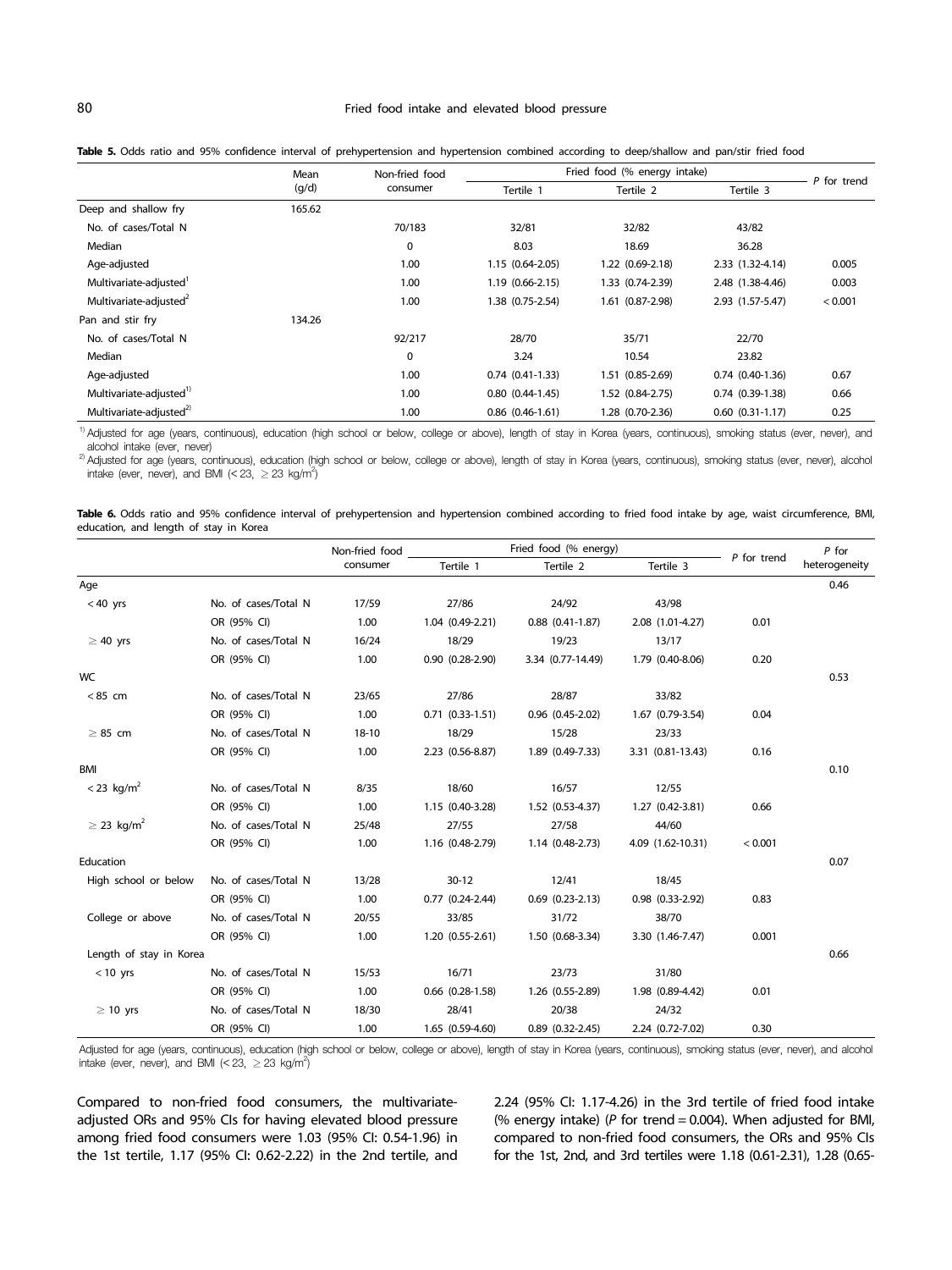2.51) and 2.46 (1.24-4.87), respectively, (*P* for trend = 0.004). A similar pattern was observed when fried food intake as grams per day or grams per 1,000 kcal of total energy intake was analyzed. When only hypertension was considered as an endpoint, the prevalence was still higher, albeit not statistically significant (Table 4), comparing the 3rd tertile of fried food consumers with non-fried food consumers.

For the separate analyses of deep and shallow fried food intake or pan and stir fried food intake**,** there was a high prevalence of prehypertension and hypertension combined limited to deep and shallow fried food (Table 5); ORs (95% CIs) for the 1st, 2nd, and 3rd tertiles of fried food intake were 1.19 (0.66-2.15), 1.33 (0.74-2.39) and 2.48 (1.38-4.46), respectively, (*P* for trend = 0.003). When BMI was added to the multivariate model, compared to non-fried food consumers, the ORs and 95% CIs for the 1st, 2nd, and 3rd tertiles were 1.38 (0.75-2.54), 1.61 (0.87-2.98), and 2.93 (1.57-5.47), respectively, (*P* for trend  $=$  < 0.001). However, the tertiles of pan and stir fried food consumers were compared to non-fried food consumers, there was no significant association.

## *Interaction by age, obesity, education and length of stay*

Examination of whether the association of fried food intakes and prehypertension and hypertension combined was modified by age, anthropometric measures, education, and length of stay in South Korea, revealed that there was only a borderline significant interaction with education ( $P$  for heterogeneity = 0.07) (Table 6). The association was more pronounced among those who graduated from college or above than those who graduated from high school or below. In addition, those with higher BMI tended to have high prevalence of prehypertension and hypertension combined with high fried food intake, but this pattern was not clear for those with lower BMI.

## **DISCUSSION**

This study found that high fried food intake was associated with high prevalence of prehypertension and hypertension combined among Filipino women married to Korean men. Compared to non-fried food consumers, Filipino women in the highest tertile of fried food intake had a 2-fold higher prevalence of prehypertension and hypertension combined. The association was observed for deep and shallow fried food intake but not for pan and stir fried food intake. In addition, the association between fried food intake and prehypertension and hypertension combined was more apparent for Filipino women with a higher BMI or with higher education compared to those with a lower BMI or lower education, respectively.

Only a few epidemiologic studies examined the association between fried food intake and hypertension. The Seguimiento Universidad de Navarra (SUN) project, a prospective cohort from Spain, previously reported that frequent consumption of fried foods was associated with higher risk of developing hypertension among young adults after 6.3 years of follow-up. In that study, comparing those who consumed fried foods < 2 times/week with those who consumed fried food > 2-4 and > 4 times/week, the relative risk (RR) were 1.18 (95% CI: 1.03, 1.36) and 1.21 (95% CI: 1.04, 1.41), respectively, (*P* for trend =

0.009) [23]. Furthermore, another SUN study reported that, in comparison to those who consumed fried foods > 4 times/week with  $\leq$  2 times/week, after 8.3 years of follow-up, the RR for developing high blood pressure was 1.16 (95% CI: 1.02, 1.32; *P* for trend = 0.011) [24].

The present study showed similar findings to two crosssectional studies carried out in Spain and in Korea. The Spanish study found that fried food intake was associated with prevalence of hypertension, especially when degraded vegetable oils, such as sunflower oil, were re-used [25]. Also, prolonged intakes of the repeated heated oil has been reported to increase blood pressure [34]. However, in the present study, it was not possible to differentiate between the different type of oils or fats used to fry or if they ever use used oils in frying. In the 5th Korean National Health and Nutrition Survey (KNHANES) 2010-2011 of Korean adults, the prevalence of hypertension increased by 2.4-fold in women with > 2 times/week fried food intake compared with those who rarely consumed it [26].

There are various possible mechanisms behind the blood pressure raising effect of heated oil. During frying, heated oil undergoes deterioration due to the exposure of oil to high temperatures in the presence of air and moisture [35,36]. Thermally-oxidized oil generates free radicals which in turn react with nitric oxide (NO), causing activation of peroxynitrite, which propagates the chain of lipid peroxidation [18,21,37] . Also, it has been reported that hypertensive individuals have high levels of malondialdehyde (MDA), a breakdown product of lipid peroxidation and a known marker of oxidative stress [18,38]. Several narrative reviews reported that oxidative stress instigates vascular inflammation by activating the nuclear factor kappa-light-chain-enhancer of activated B cells (NF-KB), promoting endothelial dysfunction which impairs the production of NO, increases vascular reactivity and resistance, as well as raises angiotensin II (Ang II) levels in vascular smooth muscle cells (VSMC), which may predispose risk of hypertension [18,22, 34,37,39].

In this study, we found high prevalence of hypertension with deep and shallow fried food, but not with pan and stir fried food. When oil is exposed to deep-frying temperature, it leads to a series of physicochemical changes such as production of volatile and non-volatile compounds, which affect the properties of oil and fried food [21,35,40]. Also, deep-frying generates toxic compounds such as hydroperoxides, aldehydes, and other free radicals. These toxic products are absorbed into the food, ingested into the gastrointestinal tract, eventually entering the circulatory system [21,41,42]. The frying method might have different effects on the absorption of fats depending on the food, food surface area, moisture content of food, the type of oil used, frying condition (time, temperature, fryer, etc.) and the degree of degradation [25,43,44]. However, we could not assess whether the oil used was fresh or re-used.

This, to our knowledge, is the first study to examine the association of fried food intake and hypertension among Filipino women. Another strength of our study is that we defined prehypertension or hypertension based on blood pressure levels measured by trained physicians. Nonetheless, the study has several limitations. First, the cross-sectional design cannot infer any causal relationship between fried food and elevated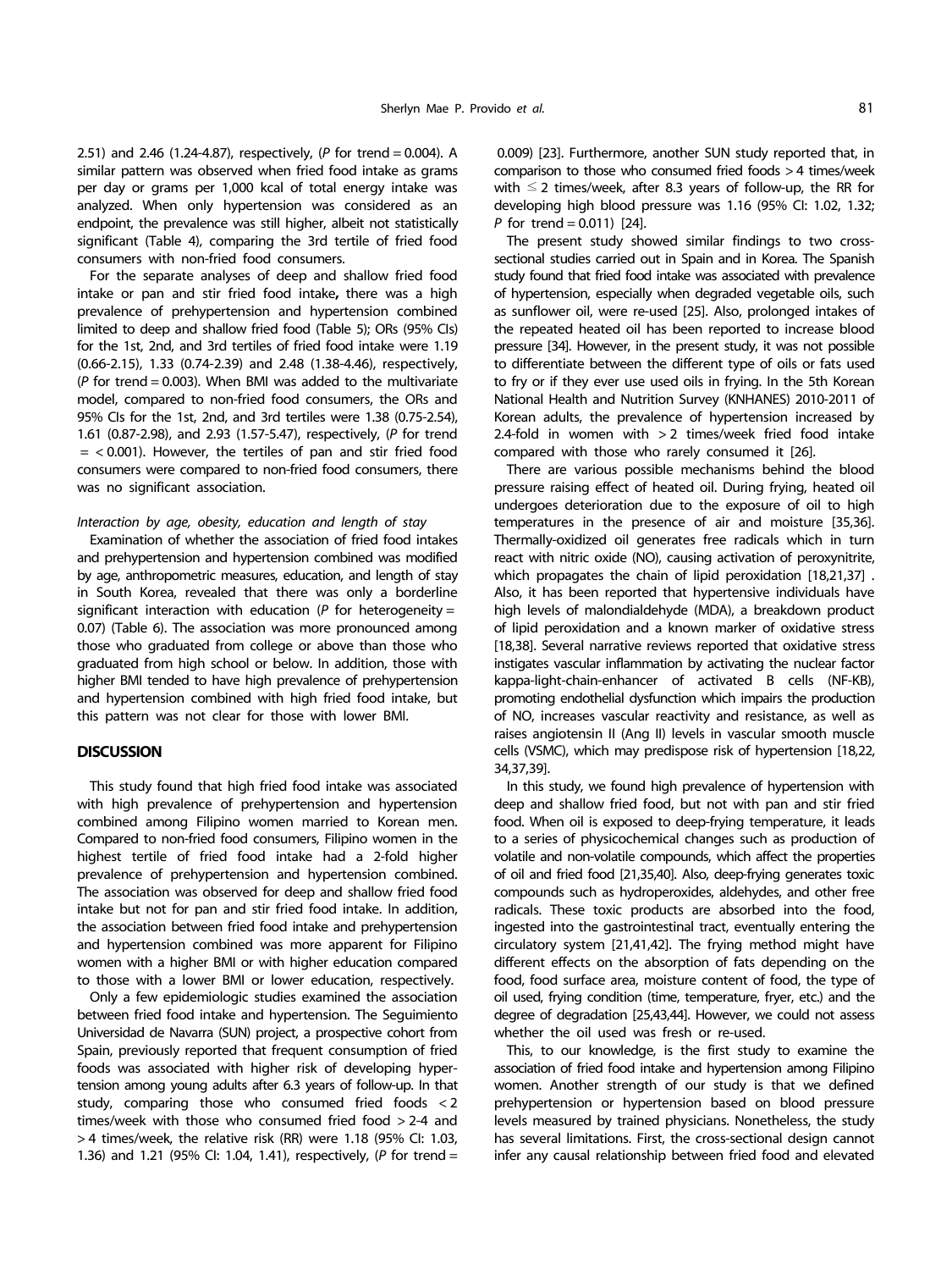blood pressure or hypertension. Although the current evidence is from a cross-sectional study, it is still reasonable within the context of achieving optimum health to recommend reducing or eliminating frying foods as well as avoidance of consuming fried foods among Filipino women. Secondly, the relatively small sample size based on convenience sampling does not represent the general population. Thirdly, the data on fried foods were collected from a one-day 24-hour recall, which does not represent the usual daily intake and might have some non-differential measurement errors. Lastly, we did not investigate in detail the type of fat or oil used for frying from a take away restaurant or away from home.

In conclusion, this study showed the evidence that high fried food intake, especially deep and shallow fried food was significantly associated with high prevalence of prehypertension and hypertension combined among Filipino women. Further prospective studies are warranted on the association of fried food intake and cardiovascular risk factors among Filipino women.

# **ACKNOWLEDGEMENTS**

We would like to extend our gratitude to the participants and the Filipino community leaders for their participation and for their continuous support of this study.

# **CONFLICT OF INTEREST**

The authors declare no potential conflicts of interest.

## **ORCID**

Sherlyn Mae P. Provido: https://orcid.org/0000-0001-5894-247X Grace P. Abris: https://orcid.org/0000-0002-0483-7137 Sangmo Hong: https://orcid.org/0000-0002-8535-0565 Sung Hoon Yu: https://orcid.org/0000-0003-4391-4526 Chang Beom Lee: https://orcid.org/0000-0003-4891-834X Jung Eun Lee: https://orcid.org/0000-0003-1141-878X

#### **REFERENCES**

- 1. Kearney PM, Whelton M, Reynolds K, Muntner P, Whelton PK, He J. Global burden of hypertension: analysis of worldwide data. Lancet 2005;365:217-23.
- 2. World Health Organization. A global brief on hypertension: silent killer, global public health crisis [Internet]. Geneva: World Health Organization; 2013 [cited 2018 August 23]. Available from: http:// www.who.int/cardiovascular\_diseases/publications/global\_brief\_hy pertension/en/.
- 3. Lawes CM, Vander Hoorn S, Rodgers A; International Society of Hypertension. Global burden of blood-pressure-related disease, 2001. Lancet 2008;371:1513-8.
- 4. World Health Organization. Global Health Observatory (GHO) data: blood pressure [Internet]. Geneva: World Health Organization; 2017 [cited 2019 June 18]. Available from: https://www.who.int/gho/ncd/ risk\_factors/blood\_pressure\_prevalence/en/.
- 5. Zhou B, Bentham J, Di Cesare M, Bixby H, Danaei G, Cowan MJ, Paciorek CJ, Singh G, Hajifathalian K, Bennett JE, Taddei C, Bilano V, Carrillo-Larco RM, Djalalinia S, Khatibzadeh S, Lugero C, Peykari

N, Zhang WZ, Lu Y, Stevens GA, Riley LM, Bovet P, Elliott P, Gu D, Ikeda N, Jackson RT, Joffres M, Kengne AP, Laatikainen T, Lam TH, Laxmaiah A, Liu J, Miranda JJ, Mondo CK, Neuhauser HK, Sundström J, Smeeth L, Soric M, Woodward M, Ezzati M, Abarca-Gómez L, Abdeen ZA, Rahim HA, Abu-Rmeileh NM, Acosta-Cazares B, Adams R, Aekplakorn W, Afsana K, Aguilar-Salinas CA, Agyemang C, Ahmadvand A, Ahrens W, Al Raddadi R, Al Woyatan R, Ali MM, Alkerwi A, Aly E, Amouyel P, Amuzu A, Andersen LB, Anderssen SA, Ängquist L, Anjana RM, Ansong D, Aounallah-Skhiri H, Araújo J, Ariansen I, Aris T, Arlappa N, Aryal K, Arveiler D, Assah FK, Assunção MC, Avdicová M, Azevedo A, Azizi F, Babu BV, Bahijri S, Balakrishna N, Bandosz P, Banegas JR, Barbagallo CM, Barceló A, Barkat A, Barros AJ, Barros MV, Bata I, Batieha AM, Baur LA, Beaglehole R, Romdhane HB, Benet M, Benson LS, Bernabe-Ortiz A, Bernotiene G, Bettiol H, Bhagyalaxmi A, Bharadwaj S, Bhargava SK, Bi Y, Bikbov M, Bjerregaard P, Bjertness E, Björkelund C, Blokstra A, Bo S, Bobak M, Boeing H, Boggia JG, Boissonnet CP, Bongard V, Braeckman L, Brajkovich I, Branca F, Breckenkamp J, Brenner H, Brewster LM, Bruno G, Bueno-de-Mesquita HB, Bugge A, Burns C, Bursztyn M, de León AC, Cacciottolo J, Cameron C, Can G, Cândido AP, Capuano V, Cardoso VC, Carlsson AC, Carvalho MJ, Casanueva FF, Casas JP, Caserta CA, Chamukuttan S, Chan AW, Chan Q, Chaturvedi HK, Chaturvedi N, Chen CJ, Chen F, Chen H, Chen S, Chen Z, Cheng CY, Dekkaki IC, Chetrit A, Chiolero A, Chiou ST, Chirita-Emandi A, Cho B, Cho Y, Chudek J, Cifkova R, Claessens F, Clays E, Concin H, Cooper C, Cooper R, Coppinger TC, Costanzo S, Cottel D, Cowell C, Craig CL, Crujeiras AB, Cruz JJ, D'Arrigo G, d'Orsi E, Dallongeville J, Damasceno A, Dankner R, Dantoft TM, Dauchet L, De Backer G, De Bacquer D, de Gaetano G, De Henauw S, De Smedt D, Deepa M, Dehghan A, Delisle H, Deschamps V, Dhana K, Di Castelnuovo AF, Dias-da-Costa JS, Diaz A, Dickerson TT, Do HT, Dobson AJ, Donfrancesco C, Donoso SP, Döring A, Doua K, Drygas W, Dulskiene V, Džakula A, Dzerve V, Dziankowska-Zaborszczyk E, Eggertsen R, Ekelund U, El Ati J, Ellert U, Elliott P, Elosua R, Erasmus RT, Erem C, Eriksen L, de la Peña JE, Evans A, Faeh D, Fall CH, Farzadfar F, Felix-Redondo FJ, Ferguson TS, Fernández-Bergés D, Ferrante D, Ferrari M, Ferreccio C, Ferrieres J, Finn JD, Fischer K, Föger B, Foo LH, Forslund AS, Forsner M, Fortmann SP, Fouad HM, Francis DK, Franco MC, Franco OH, Frontera G, Fuchs FD, Fuchs SC, Fujita Y, Furusawa T, Gaciong Z, Gareta D, Garnett SP, Gaspoz JM, Gasull M, Gates L, Gavrila D, Geleijnse JM, Ghasemian A, Ghimire A, Giampaoli S, Gianfagna F, Giovannelli J, Goldsmith RA, Gonçalves H, Gross MG, Rivas JP, Gottrand F, Graff-Iversen S, Grafnetter D, Grajda A, Gregor RD, Grodzicki T, Grøntved A, Gruden G, Grujic V, Gu D, Guan OP, Gudnason V, Guerrero R, Guessous I, Guimaraes AL, Gulliford MC, Gunnlaugsdottir J, Gunter M, Gupta PC, Gureje O, Gurzkowska B, Gutierrez L, Gutzwiller F, Hadaegh F, Halkjær J, Hambleton IR, Hardy R, Harikumar R, Hata J, Hayes AJ, He J, Hendriks ME, Henriques A, Cadena LH, Herrala S, Heshmat R, Hihtaniemi IT, Ho SY, Ho SC, Hobbs M, Hofman A, Dinc GH, Hormiga CM, Horta BL, Houti L, Howitt C, Htay TT, Htet AS, Hu Y, Huerta JM, Husseini AS, Huybrechts I, Hwalla N, Iacoviello L, Iannone AG, Ibrahim MM, Ikram MA, Irazola VE, Islam M, Ivkovic V, Iwasaki M, Jackson RT, Jacobs JM, Jafar T, Jamrozik K, Janszky I, Jasienska G, Jelakovic B, Jiang CQ, Joffres M, Johansson M, Jonas JB, Jørgensen T, Joshi P, Juolevi A, Jurak G, Jureša V, Kaaks R, Kafatos A, Kalter-Leibovici O, Kamaruddin NA, Kasaeian A, Katz J, Kauhanen J, Kaur P, Kavousi M, Kazakbaeva G,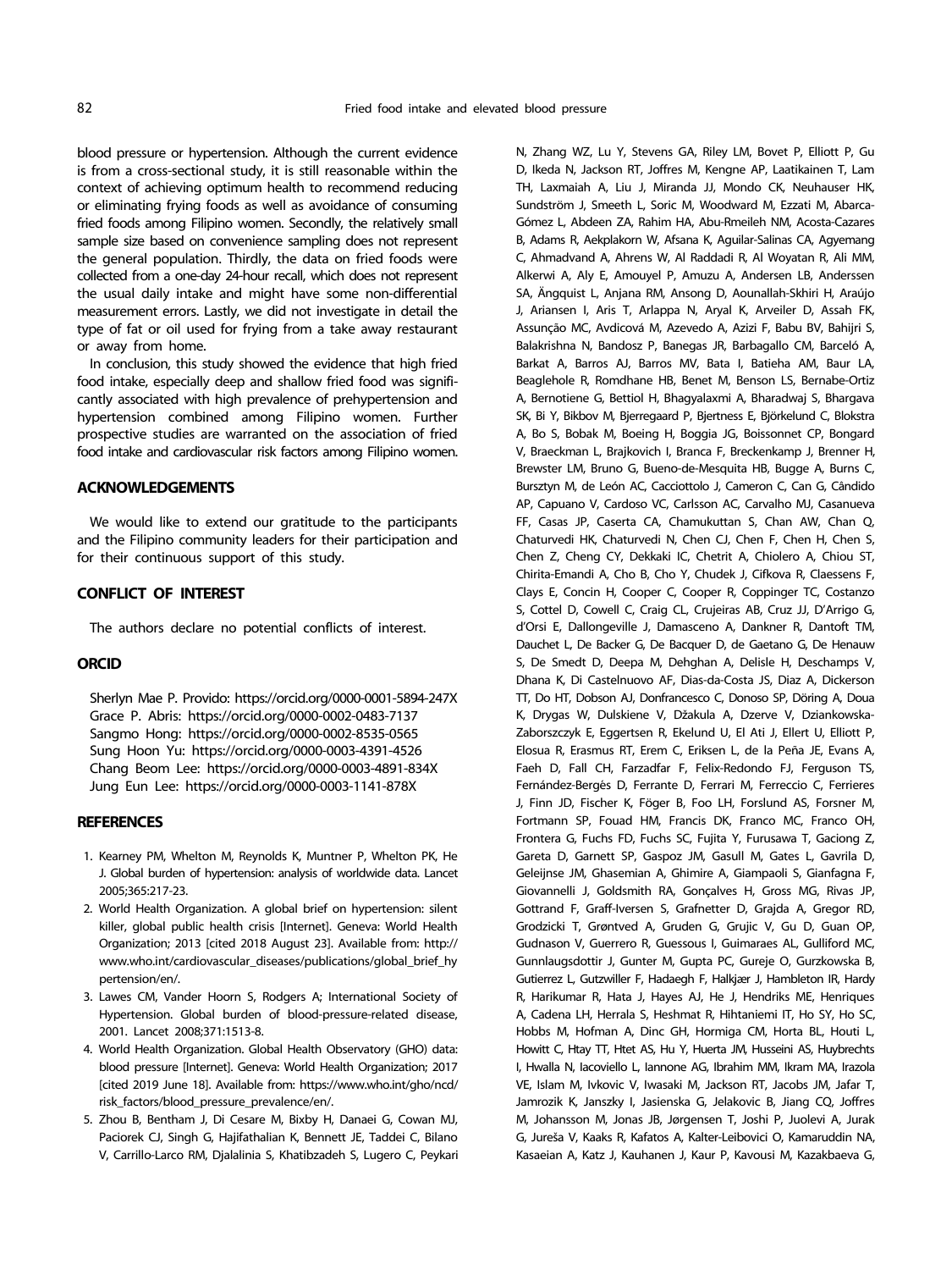Keil U, Boker LK, Keinänen-Kiukaanniemi S, Kelishadi R, Kemper HC, Kengne AP, Kersting M, Key T, Khader YS, Khalili D, Khang YH, Khaw KT, Kiechl S, Killewo J, Kim J, Klumbiene J, Kolle E, Kolsteren P, Korrovits P, Koskinen S, Kouda K, Koziel S, Kristensen PL, Krokstad S, Kromhout D, Kruger HS, Kubinova R, Kuciene R, Kuh D, Kujala UM, Kula K, Kulaga Z, Kumar RK, Kurjata P, Kusuma YS, Kuulasmaa K, Kyobutungi C, Laatikainen T, Lachat C, Lam TH, Landrove O, Lanska V, Lappas G, Larijani B, Laugsand LE, Laxmaiah A, Bao KL, Le TD, Leclercq C, Lee J, Lee J, Lehtimäki T, Lekhraj R, León-Muñoz LM, Levitt NS, Li Y, Lilly CL, Lim WY, Lima-Costa MF, Lin HH, Lin X, Linneberg A, Lissner L, Litwin M, Lorbeer R, Lotufo PA, Lozano JE, Luksiene D, Lundqvist A, Lunet N, Lytsy P, Ma G, Ma J, Machado-Coelho GL, Machi S, Maggi S, Magliano DJ, Majer M, Makdisse M, Malekzadeh R, Malhotra R, Rao KM, Malyutina S, Manios Y, Mann JI, Manzato E, Margozzini P, Marques-Vidal P, Marrugat J, Martorell R, Mathiesen EB, Matijasevich A, Matsha TE, Mbanya JC, Posso AJ, McFarlane SR, McGarvey ST, McLachlan S, McLean RM, McNulty BA, Khir AS, Mediene-Benchekor S, Medzioniene J, Meirhaeghe A, Meisinger C, Menezes AM, Menon GR, Meshram II, Metspalu A, Mi J, Mikkel K, Miller JC, Miquel JF, Mišigoj-Durakovic M, Mohamed MK, Mohammad K, Mohammadifard N, Mohan V, Yusoff MF, Møller NC, Molnár D, Momenan A, Mondo CK, Monyeki KD, Moreira LB, Morejon A, Moreno LA, Morgan K, Moschonis G, Mossakowska M, Mostafa A, Mota J, Motlagh ME, Motta J, Muiesan ML, Müller-Nurasyid M, Murphy N, Mursu J, Musil V, Nagel G, Naidu BM, Nakamura H, Námešná J, Nang EE, Nangia VB, Narake S, Navarrete-Muñoz EM, Ndiaye NC, Neal WA, Nenko I, Nervi F, Nguyen ND, Nguyen QN, Nieto-Martínez RE, Niiranen TJ, Ning G, Ninomiya T, Nishtar S, Noale M, Noboa OA, Noorbala AA, Noorbala T, Noto D, Al Nsour M, O'Reilly D, Oh K, Olinto MT, Oliveira IO, Omar MA, Onat A, Ordunez P, Osmond C, Ostojic SM, Otero JA, Overvad K, Owusu-Dabo E, Paccaud FM, Padez C, Pahomova E, Pajak A, Palli D, Palmieri L, Panda-Jonas S, Panza F, Papandreou D, Parnell WR, Parsaeian M, Pecin I, Pednekar MS, Peer N, Peeters PH, Peixoto SV, Pelletier C, Peltonen M, Pereira AC, Pérez RM, Peters A, Petkeviciene J, Pham ST, Pigeot I, Pikhart H, Pilav A, Pilotto L, Pitakaka F, Plans-Rubió P, Polakowska M, Polašek O, Porta M, Portegies ML, Pourshams A, Pradeepa R, Prashant M, Price JF, Puiu M, Punab M, Qasrawi RF, Qorbani M, Radic I, Radisauskas R, Rahman M, Raitakari O, Raj M, Rao SR, Ramachandran A, Ramos E, Rampal S, Reina DA, Rasmussen F, Redon J, Reganit PF, Ribeiro R, Riboli E, Rigo F, de Wit TF, Ritti-Dias RM, Robinson SM, Robitaille C, Rodríguez-Artalejo F, Rodriguez-Perez del Cristo M, Rodríguez-Villamizar LA, Rojas-Martinez R, Rosengren A, Rubinstein A, Rui O, Ruiz-Betancourt BS, Horimoto AR, Rutkowski M, Sabanayagam C, Sachdev HS, Saidi O, Sakarya S, Salanave B, Salazar Martinez E, Salmerón D, Salomaa V, Salonen JT, Salvetti M, Sánchez-Abanto J, Sans S, Santos D, Santos IS, dos Santos RN, Santos R, Saramies JL, Sardinha LB, Margolis GS, Sarrafzadegan N, Saum KU, Savva SC, Scazufca M, Schargrodsky H, Schneider IJ, Schultsz C, Schutte AE, Sen A, Senbanjo IO, Sepanlou SG, Sharma SK, Shaw JE, Shibuya K, Shin DW, Shin Y, Siantar R, Sibai AM, Silva DA, Simon M, Simons J, Simons LA, Sjöström M, Skovbjerg S, Slowikowska-Hilczer J, Slusarczyk P, Smeeth L, Smith MC, Snijder MB, So HK, Sobngwi E, Söderberg S, Solfrizzi V, Sonestedt E, Song Y, Sørensen TI, Jérome CS, Soumare A, Staessen JA, Starc G, Stathopoulou MG, Stavreski B, Steene-Johannessen J, Stehle P, Stein AD, Stergiou GS, Stessman J, Stieber J, Stöckl D, Stocks T, Stokwiszewski J, Stronks K, Strufaldi MW, Sun CA, Sundström

J, Sung YT, Suriyawongpaisal P, Sy RG, Tai ES, Tammesoo ML, Tamosiunas A, Tang L, Tang X, Tanser F, Tao Y, Tarawneh MR, Tarqui-Mamani CB, Taylor A, Theobald H, Thijs L, Thuesen BH, Tjonneland A, Tolonen HK, Tolstrup JS, Topbas M, Topór-Madry R, Tormo MJ, Torrent M, Traissac P, Trichopoulos D, Trichopoulou A, Trinh OT, Trivedi A, Tshepo L, Tulloch-Reid MK, Tuomainen TP, Tuomilehto J, Turley ML, Tynelius P, Tzourio C, Ueda P, Ugel E, Ulmer H, Uusitalo HM, Valdivia G, Valvi D, van der Schouw YT, Van Herck K, van Rossem L, van Valkengoed IG, Vanderschueren D, Vanuzzo D, Vatten L, Vega T, Velasquez-Melendez G, Veronesi G, Verschuren WM, Verstraeten R, Victora CG, Viet L, Viikari-Juntura E, Vineis P, Vioque J, Virtanen JK, Visvikis-Siest S, Viswanathan B, Vollenweider P, Voutilainen S, Vrdoljak A, Vrijheid M, Wade AN, Wagner A, Walton J, Mohamud WN, Wang MD, Wang Q, Wang YX, Wannamethee SG, Wareham N, Wederkopp N, Weerasekera D, Whincup PH, Widhalm K, Widyahening IS, Wiecek A, Wijga AH, Wilks RJ, Willeit J, Willeit P, Williams EA, Wilsgaard T, Wojtyniak B, Wong TY, Wong-McClure RA, Woo J, Woodward M, Wu AG, Wu FC, Wu SL, Xu H, Yan W, Yang X, Ye X, Yiallouros PK, Yoshihara A, Younger-Coleman NO, Yusoff AF, Yusoff MF, Zambon S, Zdrojewski T, Zeng Y, Zhao D, Zhao W, Zheng Y, Zhu D, Zimmermann E, Zuñiga Cisneros J; NCD Risk Factor Collaboration (NCD-RisC). Worldwide trends in blood pressure from 1975 to 2015: a pooled analysis of 1479 populationbased measurement studies with 19·1 million participants. Lancet 2017;389:37-55.

- 6. Benjamin EJ, Virani SS, Callaway CW, Chamberlain AM, Chang AR, Cheng S, Chiuve SE, Cushman M, Delling FN, Deo R, de Ferranti SD, Ferguson JF, Fornage M, Gillespie C, Isasi CR, Jiménez MC, Jordan LC, Judd SE, Lackland D, Lichtman JH, Lisabeth L, Liu S, Longenecker CT, Lutsey PL, Mackey JS, Matchar DB, Matsushita K, Mussolino ME, Nasir K, O'Flaherty M, Palaniappan LP, Pandey A, Pandey DK, Reeves MJ, Ritchey MD, Rodriguez CJ, Roth GA, Rosamond WD, Sampson UK, Satou GM, Shah SH, Spartano NL, Tirschwell DL, Tsao CW, Voeks JH, Willey JZ, Wilkins JT, Wu JH, Alger HM, Wong SS, Muntner P; American Heart Association Council on Epidemiology and Prevention Statistics Committee and Stroke Statistics Subcommittee. Heart disease and stroke statistics-2018 update: a report from the American Heart Association. Circulation 2018;137:e67-492.
- 7. Whelton PK, Carey RM, Aronow WS, Casey DE Jr, Collins KJ, Dennison Himmelfarb C, DePalma SM, Gidding S, Jamerson KA, Jones DW, MacLaughlin EJ, Muntner P, Ovbiagele B, Smith SC Jr, Spencer CC, Stafford RS, Taler SJ, Thomas RJ, Williams KA Sr, Williamson JD, Wright JT Jr. 2017 ACC/AHA/AAPA/ABC/ACPM/AGS/ APhA/ASH/ASPC/NMA/PCNA guideline for the prevention, detection, evaluation, and management of high blood pressure in adults: a report of the American College of Cardiology/American Heart Association task force on clinical practice guidelines. Hypertension 2018;71:e13-115.
- 8. Malik AH, Akram Y, Shetty S, Malik SS, Yanchou Njike V. Impact of sugar-sweetened beverages on blood pressure. Am J Cardiol 2014;113:1574-80.
- 9. Sacks FM, Svetkey LP, Vollmer WM, Appel LJ, Bray GA, Harsha D, Obarzanek E, Conlin PR, Miller ER 3rd, Simons-Morton DG, Karanja N, Lin PH, Aickin M, Most-Windhauser MM, Moore TJ, Proschan MA, Cutler JA; DASH-Sodium Collaborative Research Group. Effects on blood pressure of reduced dietary sodium and the Dietary Approaches to Stop Hypertension (DASH) diet. N Engl J Med